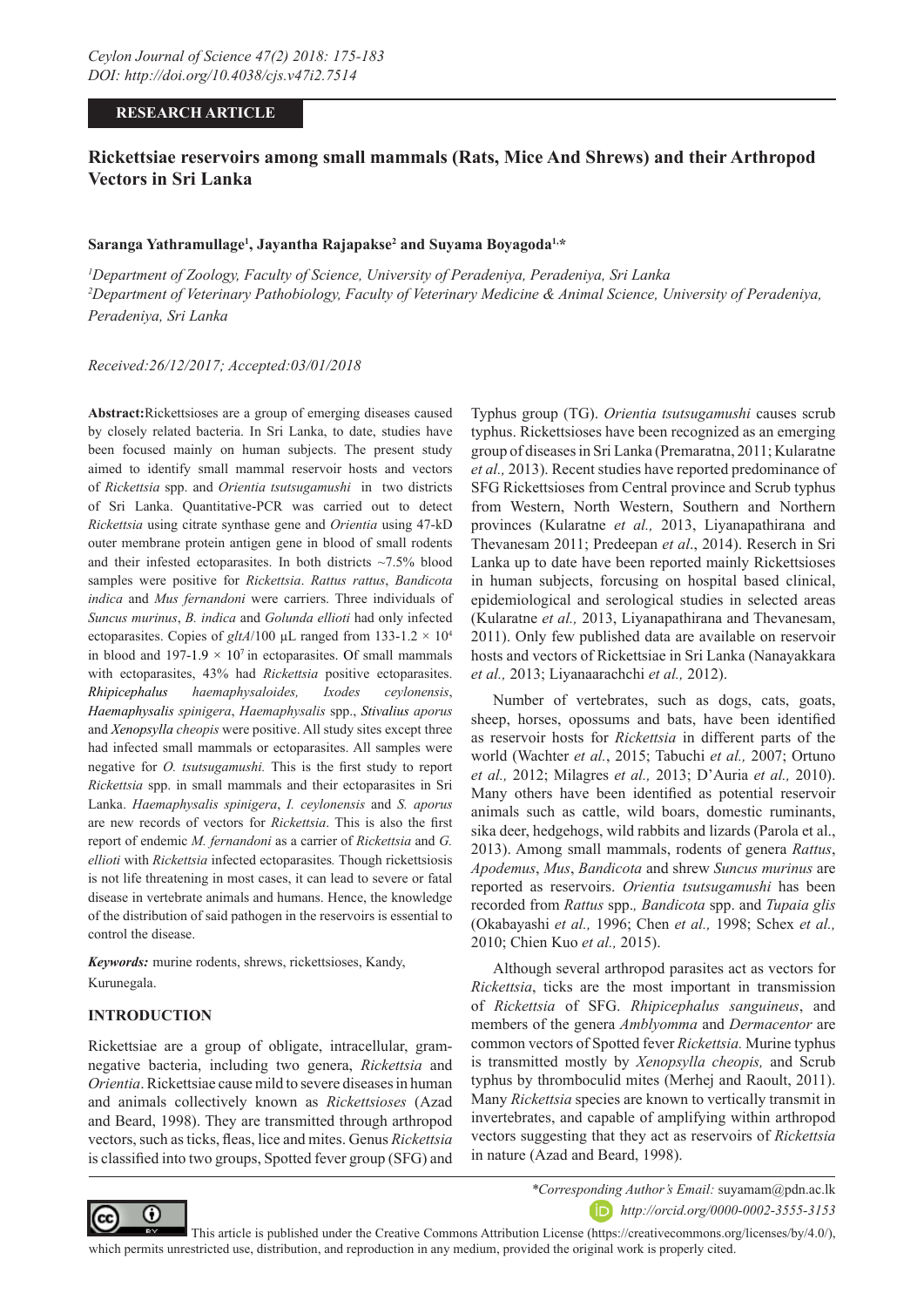In Sri Lanka, rickettsiosis was first recorded in 1937 with 6 Scrub typhus positive patients (Premaratna, 2011). The role of thromboculid mites in transmission of Scrub typhus was studied by Jayawickreme and Nilesin in 1946. First case of Murine typhus was reported in 1938 and its source was confirmed to be rat fleas (Wolf, 1939). At the time it was also reported that typhus-infested rats were transported to the country in Indian vessels (Premaratna, 2011). Later studies reported seroprevalence of *Rickettsia* among dogs in Kandy, Unawatuna and western slope of central hills (Nanayakkara *et al.,* 2013). SFG *Rickettsia* was also reported from *Amblyomma* ticks collected from three wild mammals, pangolin, wild boar, tortoise and *Rhipicephalus sanguineus* from a dog (Liyanaarachchi *et al*., 2012). More recently, the presence of *Rickettsia* was detected in *Amblyomma trimaculatum* ticks of snake, *Boiga forsteni* imported to Japan from Sri Lanka (Andoh *et al.,* 2015).

Small mammals, mainly rodent species, for example *R. rattus*, *R. norvegicus*, *Mus musculus* and some wild rodents have been identified as reservoirs or carriers of many *Rickettsiae* in the world. They also serve as hosts for immature stages of ticks and adult fleas, facilitating the transmission of vector borne diseases (Chen *et al.,* 1998; Hornok *et al.,* 2015). In Sri Lanka, prevalence and distribution of reservoirs of *Rickettsiae* and species of small mammals and their arthropod parasites involved in transmission of *Rickettsiae* is not adequately studied. Hence, the objectives of this study were to identify small mammal species and their ectoparasites involved in transmission of *Rickettsiae*, and their prevalence and distribution in two selected districts in Sri Lanka.

## **MATERIALS AND METHODS**

Small mammals (murine rodents and shrews) were collected from two districts in Sri Lanka, Kurunegala and Kandy, from 2013 to 2014. They were identified using the descriptions given by Phillips (1980). Small mammals were captured using 40 mesh traps placed in each site for four consecutive days. Traps were placed in and around houses, paddy fields, tea and other cultivations. Eight localities were sampled in Kurunegala and 10 in Kandy (Table 1). A 100-300µl sample of blood from saphenous vein and ectoparasites were collected from anesthetized small mammals. Ticks and fleas were identified with the help of taxonomic keys and species descriptions (Kirwan, 1935; Kohls, 1950; Trapido *et al*., 1964; Seneviratna, 1965; Rajagopalan and Boshell, 1966; Walker *et al*., 2000; Hopkins and Rothschild, 1953; Mardon, 1981). Ethical clearance for the study was obtained from the Postgraduate Institute of Peradeniya, Sri Lanka.

### **Sample processing and DNA Extraction**

### *Blood*

Blood samples were centrifuged at 12,000 rpm for 10 minutes. DNA was extracted from the resulting blood cell pellet using Wizard® Genomic DNA Purification Kit, Promega, USA, according to the manufacturer's protocol for isolation of genomic DNA from blood, with few modifications. Volume of each blood pellet was adjusted to 300 µl by adding PBS. Following modifications were done to the original protocol; Step 3: After adding cell lysis solution centrifugation was done at 14,000 rpm for 1 min; Step 6: After adding Nuclei lysis solution samples were incubated at 80 ºC for 5 min; Step 15: After adding DNA Rehydration solution samples were kept at room temperature overnight to rehydrate the DNA; Step 16: DNA Samples were stored at -20 ºC.

#### *DNA Extraction from Ectoparasites*

DNA was extracted using the same extraction kit, according to the manufacturer's protocol for Genomic DNA isolation from animal tissues, with few modifications. Ectoparasites were cut into small pieces using a scalpel blade and transferred into EDTA and nuclei lysis solution. Following modifications were done to the original protocol; Step 3e: After adding Protenase K, tubes were incubated over night at 55 ºC; Step 13: For DNA Rehydration 50 µl of DNA rehydration solution was added and rehydrated overnight at room temperature; Step 14: DNA samples were stored at -20 ºC.

#### **Quantitative PCR assay for** *Rickettsia*

To detect *Rickettsia* in blood and ectoparasites, seventyfour base pair fragment of citrate synthase gene (*gltA*) was amplified. Primers used were: Forward-CS-F (5'TCG CAA ATG TTC ACG GTA CTT T 3'), Reverse-CS-R (5' TCG TGC ATT TCT TTC CAT TGT G3') with the probe-CSP (5'FAM-TGC AAT AGC AAG AAC CGT AGG CTG GAT G-TAMsp-3'). The assay specifically amplifies the members of spotted fever and typhus group of *Rickettsia*. This assay does not produce a positive reaction for the ancestral group *Rickettsia*, *R. bellii* nor other members of the order Rickettsiales or any non-Rickettsial bacteria (Stenos *et al.,* 2005). PCR reactions were prepared using 12.5 µl Go taq® Probe qPCR master mix (Promega, USA), 2.5 µl of 2 µM forward and reverse primer and probe, 1 µl of nuclease free water and 4 µl of template. Final volume of the PCR mixture was  $25 \mu$ . The thermal profile of the assay, adopted from Stenos *et al.* (2005) except for the number of cycles, composed of initial holding stage of 50 ºC for 3 min for Pre PCR read and 95 ºC for 5 min for heat activation, 45 cycles of amplification at 95 °C for 20 sec and 60 °C for 40 sec and final post PCR read stage of 50 ˚C for 3 min. The reactions were performed in Step one Real Time PCR System (Applied Biosystems, USA) and analyzed using Step One software version 2.2.2. Each sample was run in duplicate with a positive control and two negative controls. An additional third run was performed for samples that gave one positive and one negative result.

#### **Quantitative PCR assay for** *Orientia tsutsugamushi*

To detect *Orientia tsutsugamushi* in blood of small mammals 118 base pair fragment of 47-kD outer membrane protein antigen/high temperature requirement "A" gene was amplified. Primers used were; Forward – OtsuFP (5'AAC TGA TTT TAT TCA AAC TAA TGC TGC T 3'),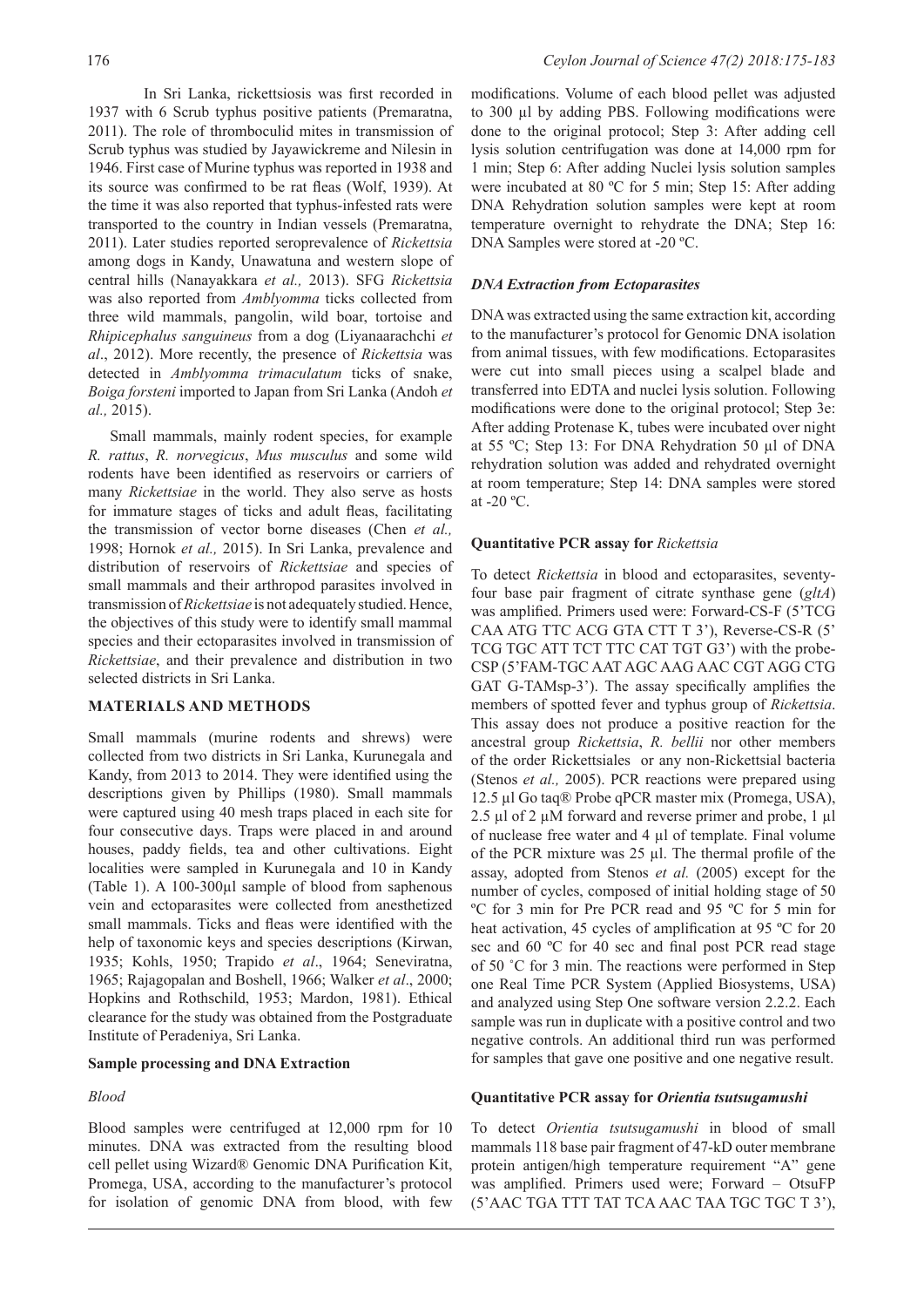Reverse – OtsuRP (5' TAT GCC TGA GTA AGA TAC RTG AAT RGA ATT-3') with Probe 5' FAM- TGG GTA GCT TTG GTG GAC CGA TGT TTA ATC T-TAMsp-3'. The assay specifically amplifies *O. tsutsugamushi* and does not produce a positive reaction for *Rickettsia* spp., nor other non-Rickettsial bacteria (Jiang *et al*., 2005). PCR reactions were prepared using 12.5 µl Go taq® Probe qPCR master mix (Promega, USA), 2 µl of 1.25 µM forward and reverse primers, 2.5 µM probe, 2.5 µl of nuclease free water and 4  $\mu$ l of template. Final volume of the PCR mixture was 25  $\mu$ l. Thermal profile of the assay composed of initial holding stage of 60 ºC for 30 s for Pre PCR read and 94 ºC for 5 min for heat activation, 45 cycles of amplification at 94 ºC for 5 s and 60 ºC for 30s and final post PCR read stage of 60 ºC for 30 s. Samples were not run in duplicate since all were negative for *Orientia tsutsugamushi*. A positive control and two negative controls were used in each run.

### **Standard curve PCR efficiency and Quantification**

To quantify *Rickettsia* spp. and *Orientia* spp., and to find out the PCR efficiency, a standard curve was generated using a synthetic double stranded gene fragment, gBlocks® (Integrated DNA Technologies) as standards (GATATGGGTAAC GGCATAGT **AACTGATTTTATTCAAA CTAATGCTGCTATTCATATGGGTAGCTTT G G T G G A C C G A T G T T T A A TCTTGAAGGAAAAATTATTGGAATTAATTCT ATTCATGTATCTTACTCAGGCAT** A A GTTTTGCTATTCCATCTAATTTTATAAAGCTA TGGGTATACCG **T C G C A A A T G T T C A C G G TA C T T T T T G C A ATA G C A A G A A C C G T A G G C T G G A T G G C ACAATGGAAAGAAATGCACGA** A G A C C C TGAACAAAAAATCA). It contains the target regions for both *Rickettsia* spp*.* and *Orientia* spp. with 20 additional bases on either side. A ten-fold dilution series of gene fragment was prepared from  $3.533x 10^6$  to  $3.533x10^0$  for the standard curve. The last point of the standard curve that had least number of copies  $(3.533 \times 10^0)$  did not amplify. Hence, the standard curve was prepared with six points, with three replicates for each point, and three negative controls. The approximate quantity was determined using the least Ct values of the positive samples and reading the relevant quantity from the standard curve. For this a common threshold "one" was selected, that go through the linear phase of all the amplification plots of standard curve and the samples. According to the standard curve, the PCR efficiency for *Rickettsia* assay was 92.1 %, R<sup>2</sup>=0.994, slope  $= -3.527$ , Y intercept  $= 40.572$ . According to the standard curve for *Orientia*, the assay had 87.2 % efficiency,  $R^2 =$ 0.999, slope =  $-3.672$  and Y intercept = 43.177.

#### **RESULTS**

Overall, 7.56% (18/238) blood samples were positive for *Rickettsia*. *Rattus rattus*, *Bandicota indica* and *Mus fernandoni* were carriers, while three individuals of *Suncus murinus*, *B. indica* and *Golunda ellioti* had infected ectoparasites. Copies of *gltA*/100µL ranged from 133-  $1.2 \times 10^4$  in blood and 197-1.9  $\times 10^7$  in ectoparasites. Fourtythree percent of small mammals with ectoparasites had *Rickettsia* positive ectoparasites. Among the ectoparasites, *Rhipicephalus haemaphysaloides, Ixodes ceylonensis*, *Haemaphysalis spinigera*, *Haemaphysalis* sp., *Stivalius aporus* and *Xenopsylla cheopes* were positive. All study sites except three had infected small mammals or ectoparasites. All samples were negative for *O. tsutsugamushi.* 

#### **Kurunegala District**

Out of the eight sites in Kurunegala, two sites were negative for *Rickettsia*; in three sites small mammals were negative but some individuals had positive ectoparasites (Table 1).

Out of the 131 small mammals trapped in Kurunegala, blood samples were obtained from 120 individuals. This included: *Rattus rattus* (92), *Bandicota indica* (9), *B. bengalensis* (7), *Mus cervicolor* (3) and *Suncus murinus* (9). Of these only *R. rattus* (9/92, 9.8%) were positive. All reproductive stages were among the infected. Copies of  $gltA$  in 100 µL of blood in them ranged from  $162 - 1.2 \times 10^4$  $(1.8x10<sup>3</sup> \pm 3.9x10<sup>3</sup>)$ . Three localities had positive individuals (Table 1). One individual with 1070 *gltA* copies of *Rickettsia*  also had a *Rickettsia* positive *R. haemaphysaloides* nymph with 889 *gltA* copies of *Rickettsia*. There was no relationship between the reproductive stage, locality or species with the number of *gltA* copies (Appendix 1).

Of the above 120 small mammals, 33 individuals of *R. rattus, B. indica* and *Suncus murinus* were infested with external parasites. Of these 33, 11 (33.33%) had *Rickettsia* positive ectoparasites, 21 were negative for both blood and parasites and one *R. rattus* was *Rickettsia* positive and had a negative *R. haemaphysaloides* larva. Of the 87 small mammals not infested with ectoparasites, 7 were positive for *Rickettsia*.

Among the ectoparasites carrying *Rickettsia* were *Rhipicephalus haemaphysaloides* ticks and *X. cheopes*  fleas. The number of *gltA* copies in ectoparasites ranged from 197 to 9.1x105 . *Rhipicephalus haemaphysaloides* nymph and a larval pool had high number of *Rickettsia*, 9.1x105 and 4.8x105 , respectively. Flea pools of *X. cheopes*  had relatively low number of *Rickettsia* ranging from 220 to 342 copies (Appendix 2). Most of the (8/11) *Rickettsia* positive ectoparasites were collected from *R. rattus*. However, *R. haemaphysaloides* ticks that had the highest quantity of *Rickettsia* were from two *S. murinus* and a *B. indica*.

#### **Kandy District**

All ten sites in Kandy, except one had infected ectoparasites. Five sites had infected small mammals and ectoparasites while four sites had infected ectoparasites though the host was free of the bacteria (Table 1).

Out of the 155 small mammals trapped, blood samples were obtained from 118 individuals; *Rattus rattus* (96), *Bandicota indica* (7), *B. bengalensis* (6), *Mus fernandoni*  (5) and, *Golunda ellioti* (2), *S. murinus* (2). Seven point six percent (9/118) of the blood samples were positive for *Rickettsia*. *Rattus rattus, B. indica* and *Mus fernandoni*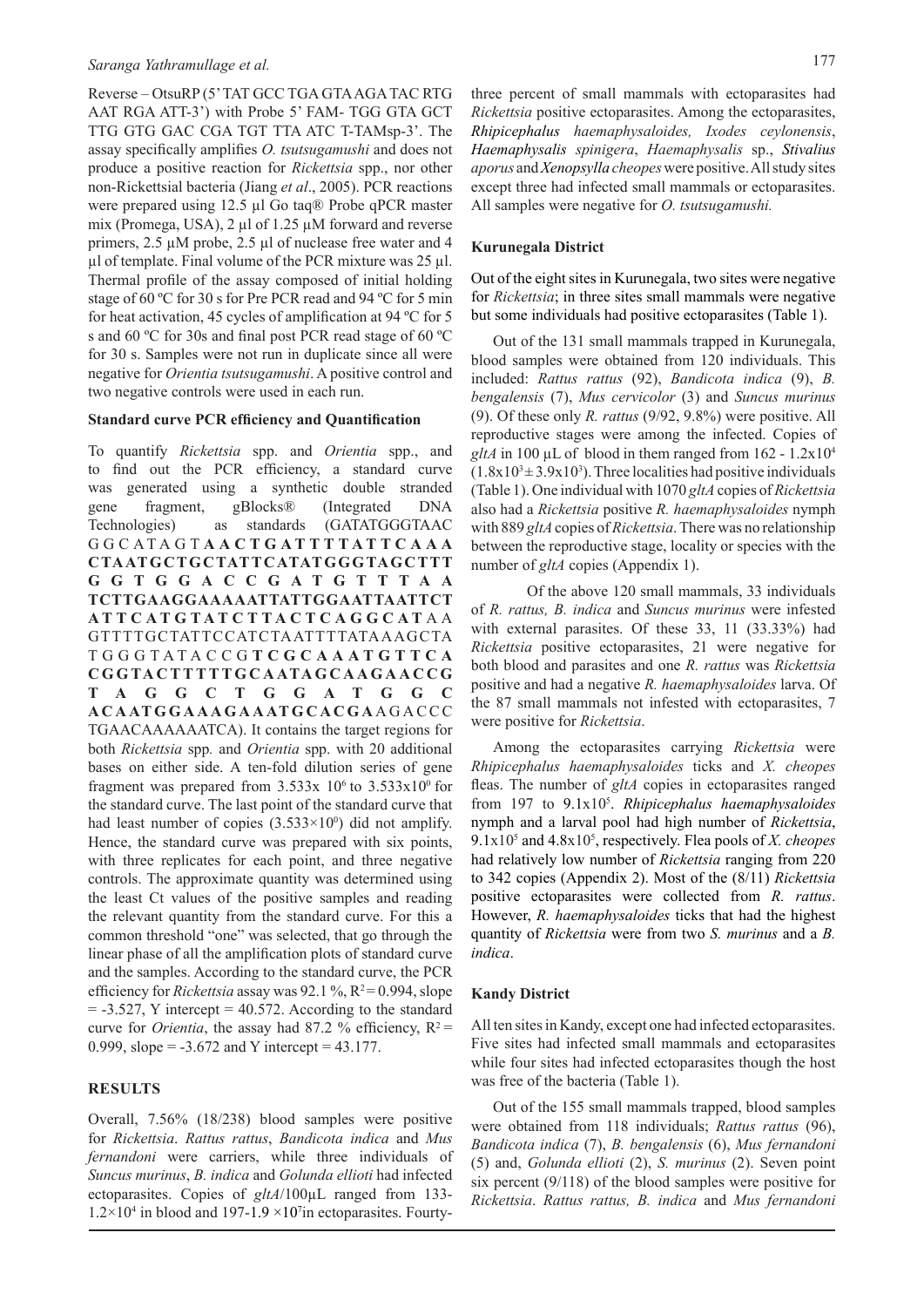**Table 1:** Site-wise distribution of *Rickettsia* infected small mammals and parasites in Kurunegala and Kandy Districts.

|            | Locations                                                                            | <b>Host species (Number</b><br>infected) | Parasite species<br>(Number<br>of<br>individuals or pools infected) |
|------------|--------------------------------------------------------------------------------------|------------------------------------------|---------------------------------------------------------------------|
|            | Bogollagama                                                                          | $R.$ rattus $(0)$                        | R. haemaphysaloides (1)                                             |
|            | $(07°^{\circ}$ k V'N, $80°^{\circ}$ · 'E, elevation 80m)                             |                                          | $X.$ cheopes $(3)$                                                  |
|            | Ipalawa<br>(07°34'N, 80°27'E, elevation 145m)                                        | (0)                                      | (0)                                                                 |
|            | Herathgama<br>(07°52'N, 80°25'E, elevation 155m)                                     | $R.$ rattus $(7)$                        | R. haemaphysaloides (2)                                             |
| Kurunegala | Kiwlegedara<br>(07°23'N, 80°12'E, elevation 75m)                                     | $R.$ rattus $(0)$                        | $R.$ haemaphysaloides $(1)$                                         |
|            | Malliyagoda<br>(07°24'N, 80°28'E, elevation 170m)                                    | (0)                                      | (0)                                                                 |
|            | Minhettiya                                                                           | $R.$ rattus $(1)$                        | R. haemaphysaloides (1)                                             |
|            | (07°35'N, 80°18'E, elevation 100m)                                                   | $S.$ murinus $(0)$                       | R. haemaphysaloides (2)                                             |
|            | Polgahawela<br>(07°19'N, 80°17'E, elevation 75m)                                     | $B.$ indica $(0)$                        | R. haemaphysaloides (1)                                             |
|            | Udawela<br>(07°33'N, 80°02'E, elevation 40m)                                         | $R.$ rattus $(1)$                        | (0)                                                                 |
|            | Peradeniya University (site 1)<br>$(07^{\circ}15'N, 80^{\circ}35'E,$ elevation 485m) | $R.$ rattus $(3)$                        | R. haemaphysaloides (5)                                             |
|            |                                                                                      |                                          | I. ceylonensis (2)                                                  |
|            |                                                                                      |                                          | $H.$ spinigera $(1)$                                                |
|            |                                                                                      |                                          | Haemaphysalis larva (1)                                             |
|            |                                                                                      | $B.$ indica $(0)$                        | H. spinigera (2)                                                    |
|            |                                                                                      | $G.$ ellitoi $(0)$                       | R. haemaphysaloides (1)                                             |
|            | Peradeniya University (site 2)<br>(07°15'N, 80°36'E, elevation 530 m)                | $R.$ rattus $(1)$                        | $D.$ auratus $(0)$                                                  |
|            |                                                                                      | $B.$ indica $(1)$                        | (0)                                                                 |
|            |                                                                                      | M. fernandoni (0)                        | $S.$ aporus $(1)$                                                   |
|            | Peradeniya University (site 3)<br>(07°15'N, 80°36'E, elevation 565 m)                | $R.$ rattus $(1)$                        | R. haemaphysaloides (1)                                             |
| Kandy      |                                                                                      | M. fernandoni (1)                        | R. haemaphysaloides (1)<br>$S.$ aporus $(3)$                        |
|            | Rajawatta<br>$(07^{\circ}16'$ N, $80^{\circ}36'$ E, elevation 500 m)                 | $R.$ rattus $(0)$                        | $X.$ cheopes $(1)$                                                  |
|            | Mahakanda<br>(07°13'N, 80°36'E, elevation 650m)                                      | M. fernandoni (0)                        | $S.$ aporusg $(3)$                                                  |
|            | Doluwa<br>(07°11'N, 80°36'E, elevation575 m)                                         | (0)                                      | (0)                                                                 |
|            | Delthota<br>(07°10N', 80°42'E, elevation 1000m)                                      | $R.$ rattus $(1)$                        | R. haemaphysaloides (1)                                             |
|            |                                                                                      |                                          | $X.$ cheopes $(6)$                                                  |
|            | Gampola<br>(07°10'N, 80°33'E, elevation 500m)                                        | $R.$ rattus $(1)$                        | $X.$ cheopes $(1)$                                                  |
|            | Nawalapitiya<br>$(07°02'N, 80°32'E$ elevation 620m)                                  | $R.$ rattus $(0)$                        | R. haemaphysaloides (1)                                             |
|            | Kadugannawa<br>(07° 16'N, 80° 29'E, elevation 570 m)                                 | $R.$ rattus $(0)$                        | $H.$ spinigera $(1)$                                                |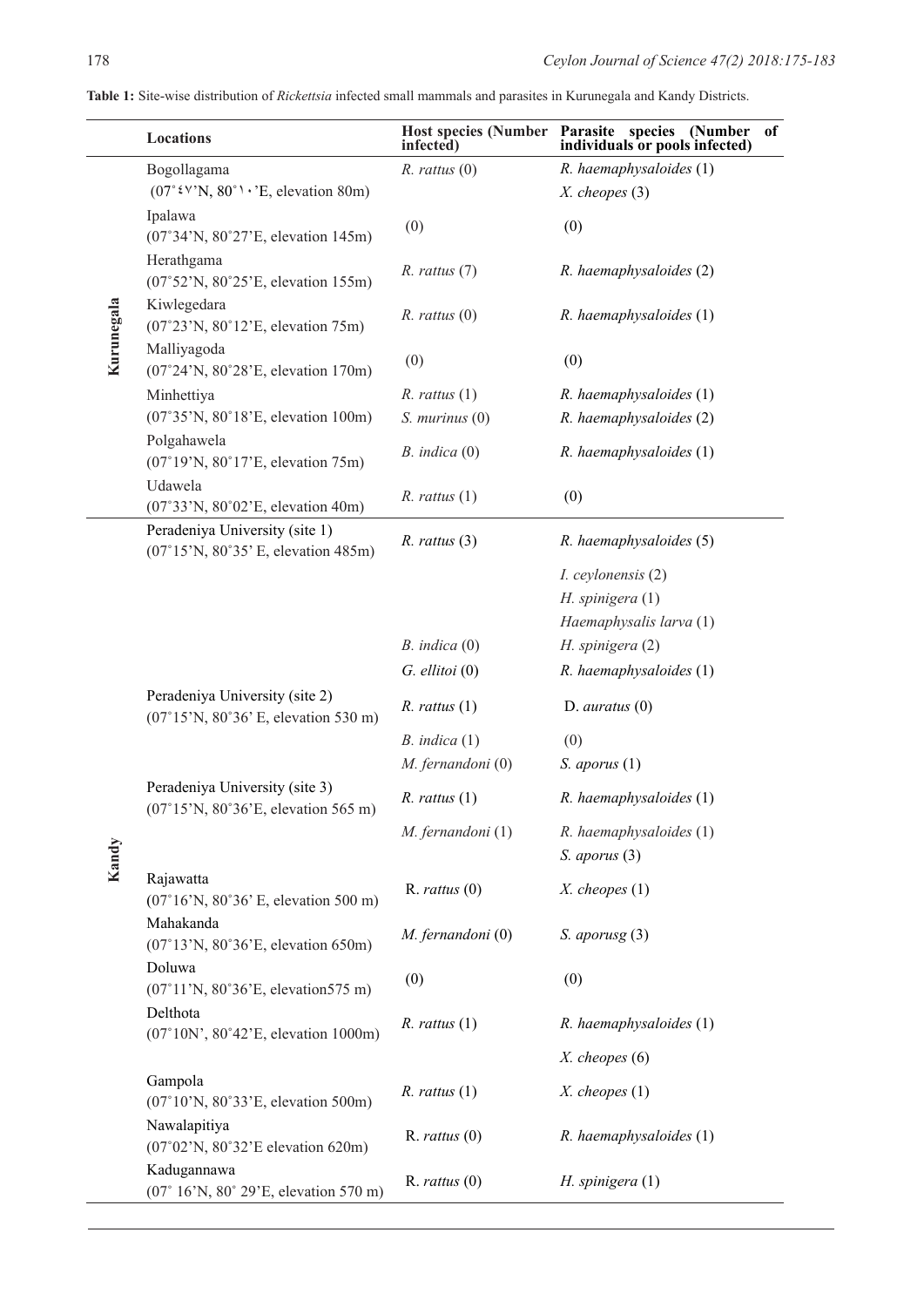carried *Rickettsia* with a prevalence of, 7.3% (7/96), 14.3% (1/7) and 20% (1/5), respectively. All infected small mammals were female adults and subadults (Appendix 1). Copies of *gltA* in 100 µL of blood ranged from 133 - 1925 (614±716). Positive small mammals were collected from six sites. They were collected from scrubland, close to buildings or inside houses. A *R. rattus* and *M. fernandoni*  captured from Peradeniya had the highest copies of the gene, but they were not as high as recorded from Kurunegala. Similar to Kurunagala, there was no relationship between the reproductive stage, locality or species with the number of *gltA* copies (Appendix 1).

Of the 118 small mammals, 41 individuals of *R. rattus*, *B. indica*, *M. fernandoni* and *Golunda ellioti* were infested with external parasites while *B. bengalensis* and *S. murinus* were not. Of the infested 41 small mammals, 20 (48.8%) had ectoparasites positive for *Rickettsia* spp., out of which, 3 were positive for host blood as well. Two *Rickettsia* positive small mammals had *Rickettsia* negative ectoparasites. Both hosts and ectoparasites were negative in the other 19 ectoparasite infested small mammals. Of the 77 non-infested small mammals 4 were positive for *Rickettsia* and 73 were negative. There were 37 small mammals without blood samples, of which 11 had parasites. Eight of them were positive for *Rickettsia*.

Of the ectoparasites*, R. haemaphysaloides, H. spinigera* and *I. ceylonensis* ticks and *X. cheopes* and *S. aporus* fleas were carrying *Rickettsia*. The number of *gltA*  copies in them ranged from 50 to 1.9x107 . *Rhipicephalus haemaphysaloides* nymph individuals, a pool of two nymphs and pools of *R. haemaphysaloides* larvae, Nymphs of *H. spinigera* and *X. cheopes* fleas were carrying large quantities of *Rickettsia*. Three small mammals were positive for both host blood and parasites. *Rickettsia* positive ectoparasites were collected from *R. rattus*, *B*. *indica*, *M. fernandoni* and *G. ellioti*. Parasites with highest quantity of *Rickettsia* were from *R. rattus* and *B. indica* (Appendix 2).

#### **DISCUSSION**

This is the first extensive study to report small mammal species and their ectoparasites involved in transmission of *Rickettsia* in Sri Lanka. Only few small-scale studies have been carried out on reservoir and vector species of *Rickettsia* in Sri Lanka previously. During 1930s and 1940s prevalence of murine typhus among rats and the role of thromboculid mites in transmission of scrub typhus have been studied by Sri Lankan researches (Premaratna, 2011). Two latest studies reported seroprevalence of *Rickettsia*  among two dog populations (Nanayakkara *et al*., 2013) and presence of SFG *Rickettsia* in *Amblyomma* ticks collected from Wild mammals (Liyanaarachchi *et al*., 2012).

Prevalence of *Rickettsia* among small mammals were similar in both districts studied here, but only *R. rattus* were carrying *Rickettsia* in Kurunegala while three species, *R. rattus, B. indica* and *M. fernandoni* were *Rickettsia* positive in Kandy. This difference however, could be accounted for the high small mammal and ectoparasite diversity in selected sites in Kandy. Sites in Peradeniya interference. Endemic small mammal *Mus fernandoni*, *Goluna ellioti* and *I. ceylonensis*, *D. auratus* ticks and *S. aporus* fleas were found in these sites. Outside Sri Lanka, *Rickettsia* antibodies have been detected among *R. rattus*  and *M. musculus* from Philipines (Camer *et al.,* 2012), *R. rattus* from Brazil (Milagres *et al.,* 2013) and *B. indica* from Thailand (Okabayashi *et al.,* 1996). Okabayashi reported high prevalence of antibodies among *B. indica* suggesting it to be a reservoir host for SFG *Rickettsia*. Studies from outside Sri Lanka also support the importance of *R. rattus* and *B. indica* as carriers of *Rickettsia* (Okabayashi, 1996; Camer *et al.,* 2000; Coleman *et al.,* 2003; Kim *et al,* 2006), however, this is the first report of endemic *Mus fernandoni* carrying *Rickettsia*.

*Rhipicephalus haemaphysaloides* and *X. cheopes* were the most abundant tick and flea species found from both districts. Both species were positive for *Rickettsia* in both districts. *Haemaphysalis spinigera*, *I. ceylonensis* ticks and *S. aporus* fleas were also positive in Kandy district. In other regions of the world *Rickettsia* has been detected from species of *Aponomma*, *Amblyomma*, *Dermacentor*, *Hyalomma* and *Rhipicephalus* (Merhej and Raoult, 2011). Sixty three percent of *Aponomma hydrosouri*, considered as a reservoir for *R. honei*, were reported as positive for *Rickettsia* in a study done in Australia (Stenos *et al.,* 2003). In northern Germany 33.3% of *I. ricinus*, a reservoir for *R. Helvetica* was reported positive (Schicht *et al.,* 2012), and 41.2% of *Amblyomma americanum* was carrying *Rickettsia* in USA (Mixson *et al.,* 2006). Of flea species, *X. cheopes* is considered a reservoir and the main vector for *R. typhi,*  which has been isolated from *X. cheopes* in several studies (Laudisoit *et al.,* 2014).

When considering the *Rickettsia* quantity, *R. haemaphysaloides*, *H. spinigera* ticks and *X. cheopes* fleas are important as they carry large number of *Rickettsia*. Maximum quantities carried by them were  $10^7$ ,  $10^5$ , and 105 , respectively. Reports of *Rickettsia* quantity in reservoir animals and vectors are scarce, but similar quantities have been reported in other studies as well. One study has reported 106 to 107 copies of *R. rickettsia* in *Amblyomma* ticks (Eremeeva *et al.,* 2003). The first report of *Rickettsia* quantity from tick vectors was from northern Germany with a 33.3% prevalence of *Ixodes ricinus*, a reservoir for *R. helvetica* had maximum quantity of *Rickettsia* in larvae, nymphs and adults were  $5x10^4$ ,  $8.5x10^6$  and  $2x10^7$ , respectively (Schicht *et al.,* 2012). Present study, reports maximum of 107 *Rickettsia* from *R. haemaphysaloides*  Nymphs and 10<sup>5</sup> from larvae of the same species..

Of the 18 sites sampled, only three sites were free of infected small mammals or ecoparasites. This shows that the distribution of the pathogen is very high. Though rickettsiosis is not a life threatening disease in most cases, it can lead to severe or fatal disease in vertebrate animals as well as in humans (Azad and Beard, 1998; Costa *et al.,* 2002; Nadchatram, 2008). The distribution of this pathogen in the reservoirs is useful in control of the disease and for taking precautionary measures in high rick localities.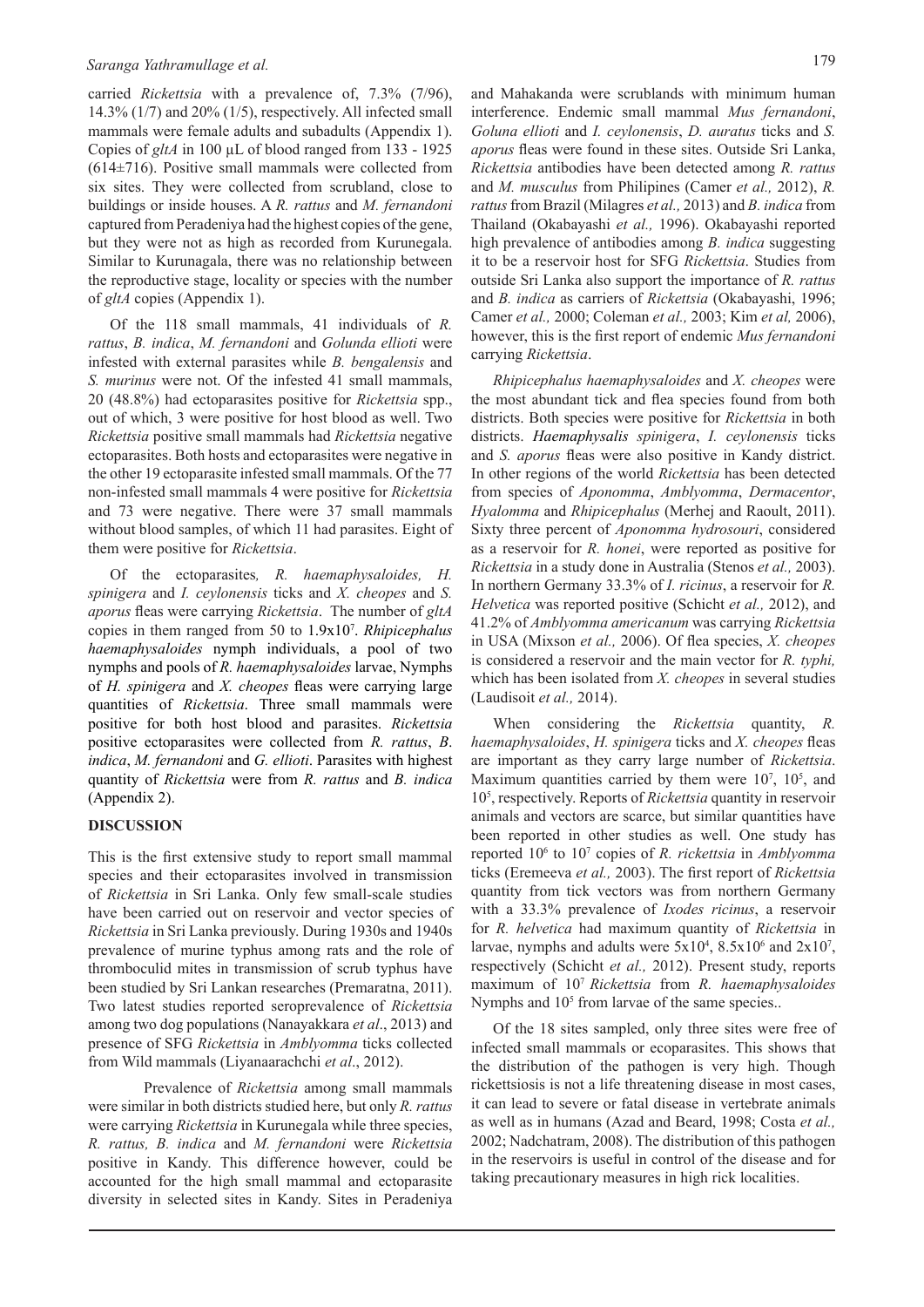#### **ACKNOWLEDGEMENTS**

We gratefully acknowledge financial support from the Higher Education for the Twenty First Century (HETC) Quality and Innovation grant (QIG), Window 3. The field assistance given by Indika Senavirathna, Shivanthika Lakmali, Rajika Thilakarathna, Anushka Wanninayaka, Shashika Guruge, Nishadi Karunathilaka, P.P.C. Hemamala, Umesha Dissanayake and Ama Pothuhera is also acknowledged.

## **REFERENCES**

- Azad, A.F. and Beard, C.B. (1998). *Rickettsial* pathogens and their arthropod vectors. *Emerging Infectious Diseases journal* **4**(2): 179-186.
- Andoh, M., Sakata, A., Takano, A., Kawabata, H., Fujita, H., Une, Y., Goka, K., Kishimoto, T. and Ando, S. (2015). Detection of *Rickettsia* and *Ehrlichia* spp. in Ticks Associated with Exotic Reptiles and Amphibians Imported into Japan. *PLoS One* **10**(7): p.e0133700.
- Camer A.G., Masangkay J., Satoh H., Okabayashi T., Norizuki S., Motoi Y., Udeno H. and Morita C. (2000). Prevalance of Spotted Fever Rickettsial Antibodies in Dogs and Rodents in the Philippines. *Japanese Journal of Infectious Diseases* **53**: 162- 163.
- Chen, M., Fan, M.Y., Bi, D.Z., Zhang, J.Z. and Huang, Y.P. (1998). Detection of *Rickettsia sibirica* in ticks and small mammals collected in three different regions of China. *Acta Virologica* **42**(1): 61-64.
- ChienKuo, C., YunShu, P. and Jung Mu, J. (2015). High Prevalence of *Rickettsia* spp. infections in Small Mammals in Taiwan. *Vector-Borne and Zoonotic Diseases* **15**(1): 13-20.
- Coleman, R.E., Monkanna, T., Linthicum, K.J., Strickman, D.A., Frances, S.P., Tanskul, P, Kollars, T.M.J., Inlao, I., Watcharapichat, P., Khlaimanee, N., Phulsuksombati, D., Sangjun, N. and Lerdthusnee, K. (2003). Occurrence of *Orientiatsutsugamushi*, in Small mammals from Thailand. *The American Journal of Tropical Medicine and Hygiene* **69**(5): 519-524.
- Costa, P.S.G., Brigatte, M.E., Almeida, E.P. and Carvalho Valle, L.M. (2002). A typical fulminant *Rickettsia rickettsii* infection (Brazilian Spotted Fever) presenting as septic shock and adult respiratory distress syndrome. *Brazilian Journal of Infectious Diseases* **6**(2): 91-96.
- D'Auria, S.R., Camargo, M.C., Pacheco, R.C., Savani, E.S., Dias, M.A., da Rosa, A.R., de Almeida, M.F. and Labruna, M.B. (2010). Serologic Survey for Rickettsiosis in Bats from Sao Paulo City, Brazil. *Vector-Borne and Zoonotic Diseases* **10**(5): 459-463.
- Eremeeva, M.E., Dasch, G.A. and Silverman, D.J. (2003). Evaluation of a PCR assay for Quantification of *Rickettsia rickettsii* and closely related Spotted Fever Group Rickettsiae. *Journal of Clinical Microbiology* **41**(12): 5466-5472.
- Hornok, S., Földvári, G., Rigó, K., Meli, M. L., Gönczi, E., Répási, A., Farkas, R., Papp, I., Kontschán, J. and Hofmann-Lehmann, R. (2015). Synanthropic rodents and their ectoparasites as carriers of a novel haemoplasma and vector-borne, zoonotic pathogens

indoors. *Parasites and Vectors* **15**:8- 27.

- Hopkins, G.H.E. and Rothschild, M. (1953). An Illustrated Catalogue of the Rothschild Collection of Fleas (Siphonaptera) in the British Museum (Natural History). volume I. British Museum, London. pp. 362.
- Jayawickreme, S.H. and Niles, W.J. (1946). Successful feeding experiments with an adult Trombiculid mites (order Acarina). *Nature* **157** (4000): 878-879.
- Jiang, J., Chan T.C., Temenak, J.J., Dasch G.A., Ching W-W. and Richards A.L. (2004). Development of a Quantitative real–time Polymerase Chain Reaction assay specific for *Orientia tsutsugamushi*. *The American Journal of Tropical Medicine and Hygiene* **70**(4): 351–356.
- Kim, C.M., Yi, Y.H., Yu, D.H., Lee, M.J., Cho, M.R., Desai, A.R.,Shringi, S., Klein, T.A., Kim, H.C., Song, J.W., Baek, L.J., Chong, S.T., O'Guinn, M.L., Lee, J.S., Lee, I.Y., Park, J.H., Foley, J. and Chae, J.S.(2006). Tick-Borne Rickettsial Pathogens in Ticks and Small Mammals in Korea. *Journal of Applied and Environmental Microbiology* **72**(9): 5766-5776.
- Kirwan, I.M.S. and Lieut, C.E. (1953). Tick on the upper eyelid. American Opthalmological Society.
- Kohls, G.M. (1950). Two new species of ticks from Ceylon. *Journal of Parasitology* **36(4)**: 319-321.
- Kularatne, S.A.M., Rajapakse, R.P.V.J.,Wickramasingha, W.M.R.S. (2013). Rickettsioses in the central hills of Sri Lanka: serological evidence of increasing burden of spotted fever group. *International Journal of Infectious Diseases* **17**: 988-992.
- Laudisoit, A., Falay, D., Amundala, N., Akaibe, N., de Bellocq, J.G., Van Houtte, N., Breno, M., Verheyen, E., Wilschut, L., Parola, P., Raoult D. and Socolovschi, C. (2014). High Prevalence of *Rickettsiatyphi* and *Bartonella* Species in Rats and Fleas, Kisangani, Democratic Republic of the Congo. *The American Journal of Tropical Medicine and Hygiene* **90(3)**: 463- 468.
- Liyanaarachchi, D.R., Rajapakse, R.P.V.J. and Dilrukshi, P.R. M.P. (2012). Tick vectors of Spotted fever *Rickettsia* in Sri Lanka. *Book of abstracts of the Peradeniya University Research Sessions* **17**: 146.
- Liyanapathirana, V.C. and Thevanesam, V. (2011). Seroepidemiology of rickettsioses in Sri Lanka: a patient based study. *BMC Infectious Diseases* **11**: 328.
- Mardon, D.K. (1981). An Illustrated Catalogue of the Rothschild Collection of Fleas in the British Museum. vol VI. British Museum (Natural History), London. pp. 298.
- Merhej, V. and Raoult, D. (2011). Rickettsial evolution in the light of comparative genomics. *Biological Reviews* **86**: 379-405.
- Milagres, B.S., Paditha, A.F., Montandon, C.E.,Freitas, R.N., Pacheco, R., Walker, D.H., Labruna, M. B., Mafra, C.L. and Galvao, M.A.(2013). Spotted fever Group Rickettsia in Small Rodents from Areas of Low Endemiciy for Brazellian Spotted Fever in the Eastern Region of Minas Gerais State, Brazil. *The American Journal of Tropical Medicine and Hygiene* **88**(5): 937- 939.
- Wachter, M., Pfeffer, M., Schulz, N., Balling, A., Chirek,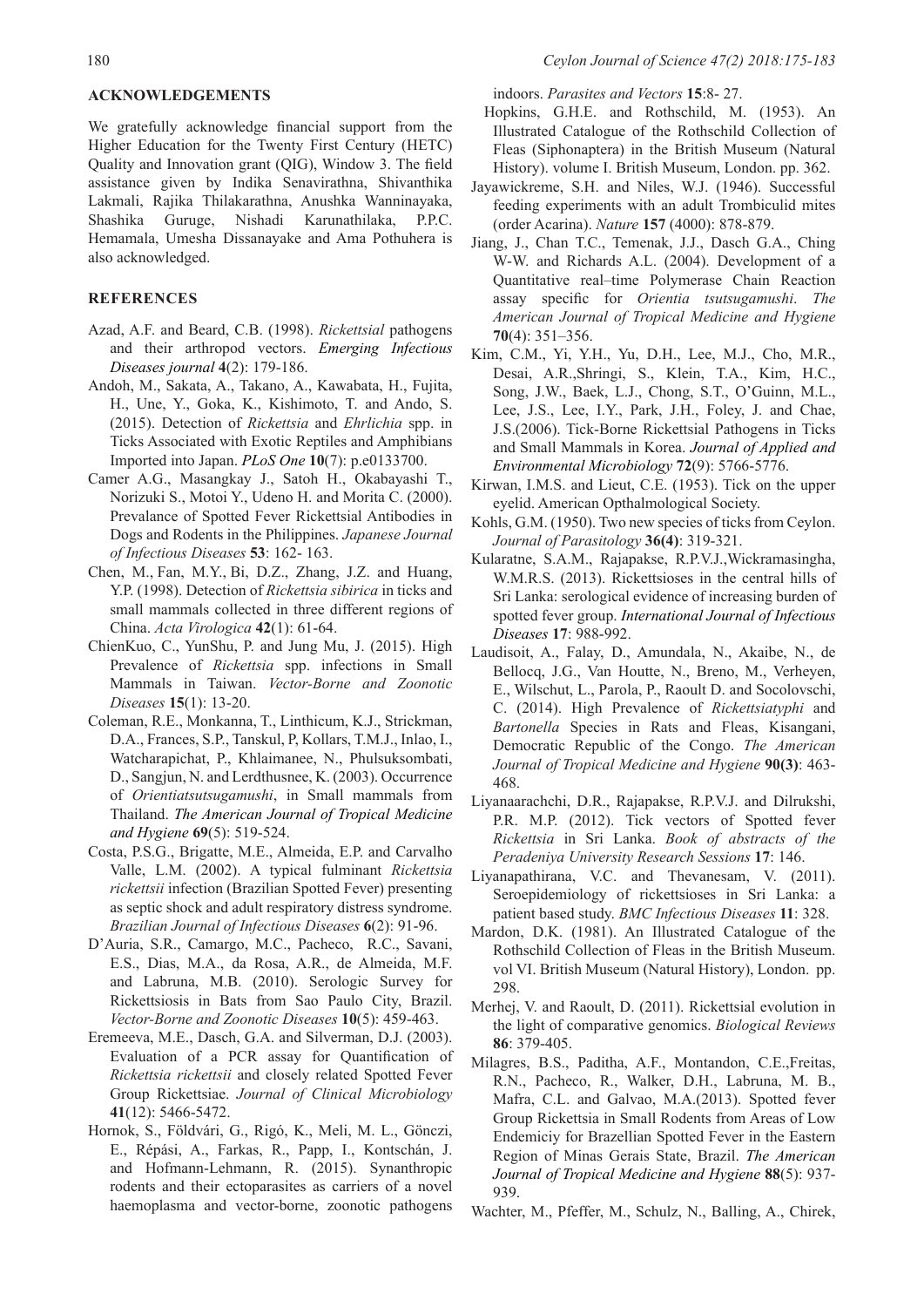A., Bach, J.P., Moritz, A., Kohn, B, Pachnicke, S. and Silaghi, C. (2015). Seroprevalence of Spotted Fever Group Rickettsiae in Dogs in Germany. *Vector-Borne and Zoonotic Diseases* **15**(3): 191-194.

- Mixson, T.R., Campbell, S.R., Gill, J.S., Ginsberg, H.S., Reichard, M.V., Schulze, T.L. and Dasch, G.A. (2006). Prevalence of Ehrlichia, Borrelia, and Rickettsial Agents in Amblyomma americanum (Acari: Ixodidae) Collected from Nine States. *Journal of Medical Entomology* **43**(6): 1261-1268.
- Nadchatram, M. (2008). The beneficial rain forest ecosystem with environmental effects on zoonoses involving ticks and mites (Acari), a Malaysian perspective and review. *Tropical Biomedicine* **25**(2): 1-92.
- Nanayakkara, D.M., Rajapakse, R.P.V.J., Wickramasinghe, S. and Kularatne S.A. (2013). Serological Evidence for Exposure of Dogs to *Rickettsia conorii, Rickettsia typhi*, and *Orientia tsutsugamushi* in Sri Lanka. *Vector-Borne and Zoonotic Diseases* **13**(8): 545-549.
- Okabayashi, T., Tsutia, K., Maramatsu, Y., Ueno, H. and Morita, C.(1996). Serological Survey of Spotted Fever Group *Rickettsia* in Wild Rats in Thailand in 1970. *Microbiology and Immunology* **40**(12): 895-898.
- Ortuno, A., Pons, I., Quesada, M., Lario, S., anton, E., Gil, A., Castella, J. and Segura, F. (2012). Evaluation of the presence of *Rickettsia slovaca* infection in domestic ruminants in Catalonia, Northeastern Spain. *Vector-Borne and Zoonotic Diseases* **12**: 1019-1022.
- Parola, P., Paddock, C.D., Socolovschi, C., Labruna, M.B., Mediannikov, O., Kernif, T., Abdad, M.Y., Stenos, J., Bitam, I., Fournier, P.E. and Raoult, D. (2013). Update on Tick-Borne Rickettsioses around the World : a Geographic Approach. *Clinical Microbiology Reviews* **26**(4): 657-702.
- Predeepan, J.A., Katheesan, N. and Muruganathan, K. (2014). Emerging scrub typhus infection in the northern region of Sri Lanka. *BMC Research Notes* **7**: 719.
- Premaratna, R. (2011). Rickettsial infections in Sri Lanka : yesterday, today and tomorrow. P. B. Fernando Oration 2010. *Journal of the Ceylon College of Physicians* **42**: 11-15.
- Phillips, W.W.A. (1980) *A manual of the mammals of Sri Lanka*. Wildlife and Nature Protection Society of Sri Lanka, Colombo. 389+xxxv pp.
- Rajagopalan, P.K. and Boshell, M.J. (1966). Hosts and life cycle of *Ixodes ceylonensis* Kohls, 1950, with descriptions of its male, nymph and larva. *Journal of Parasitology* **52**(3): 1203-1209.
- Schex, S., Dobler, G., Reihm, J., Muller, J. and Essbauer, S. (2010).Rickettsia spp. in Wild Small Mammals in Lower Bavaria, South-Eastern Germany. *Vector-Borne and Zoonotic Diseases* **11**(5): 493-502
- Schicht, S., Schnieder, T. and Strube, C. (2012). *Rickettsia* spp. and Co-infections With Other Pathogenic Microorganisms in Hard Ticks From Northern Germany. *Journal of Medical Entomology* **49**(3): 766-771.
- Seneviratna, P. (1965). The Ixodoidea (ticks) of Ceylon. *Ceylon veterinary journal* **13**(2): 28-45.
- Stenos, J., Graves, S.R. and Unsworth, N.B. (2005). A highly sensitive and specific Real Time PCR assay for the detection of spotted fever and typhus group

Rickettsiae. *The American Journal of Tropical Medicine and Hygiene* **73**(6): 1083-108.

- Stenos, J., Graves, S., Popov, V.L. and Walker, D.H. (2003). *Aponomma hydrosauri*, the reptile-associated tick reservoir of *Rickettsia honeion* on Flinders island, Australia. *The American Journal of Tropical Medicine and Hygiene* **69**(3): 314-317.
- Tabuchi, M., Jilintai, Sakata, Y., Miyazaki, N. and Inokuma, H. (2007). Serological survey of *Rickettsia japonica* infection in Dogs and Cats in Japan. *Clinical and Vaccine Immunology* **14**(11): 1526-1528.
- Trapido, M., Varma, M.G.R., Rajagopalan, P.K., Singh, K. R.P. and Rebello, M.J.(1964). Guide to the identification of all stages of *Haemaphysalis* ticks of South India. *Bulletin of Entomological Research* **55**: 249-270.
- Walker, J.B, Keirans, J.E. and Horak I.G. (2000). The Genus *Rhipicephalus* (Acari, Ixodidae), In A Guide to the Brown Ticks of the World. Cambridge University Press. pp. 655.
- Wolf, E.K. (1939). A strain of tropical typhus recovered from rat fleas. *Ceylon Journal of Science* **9**:39-45.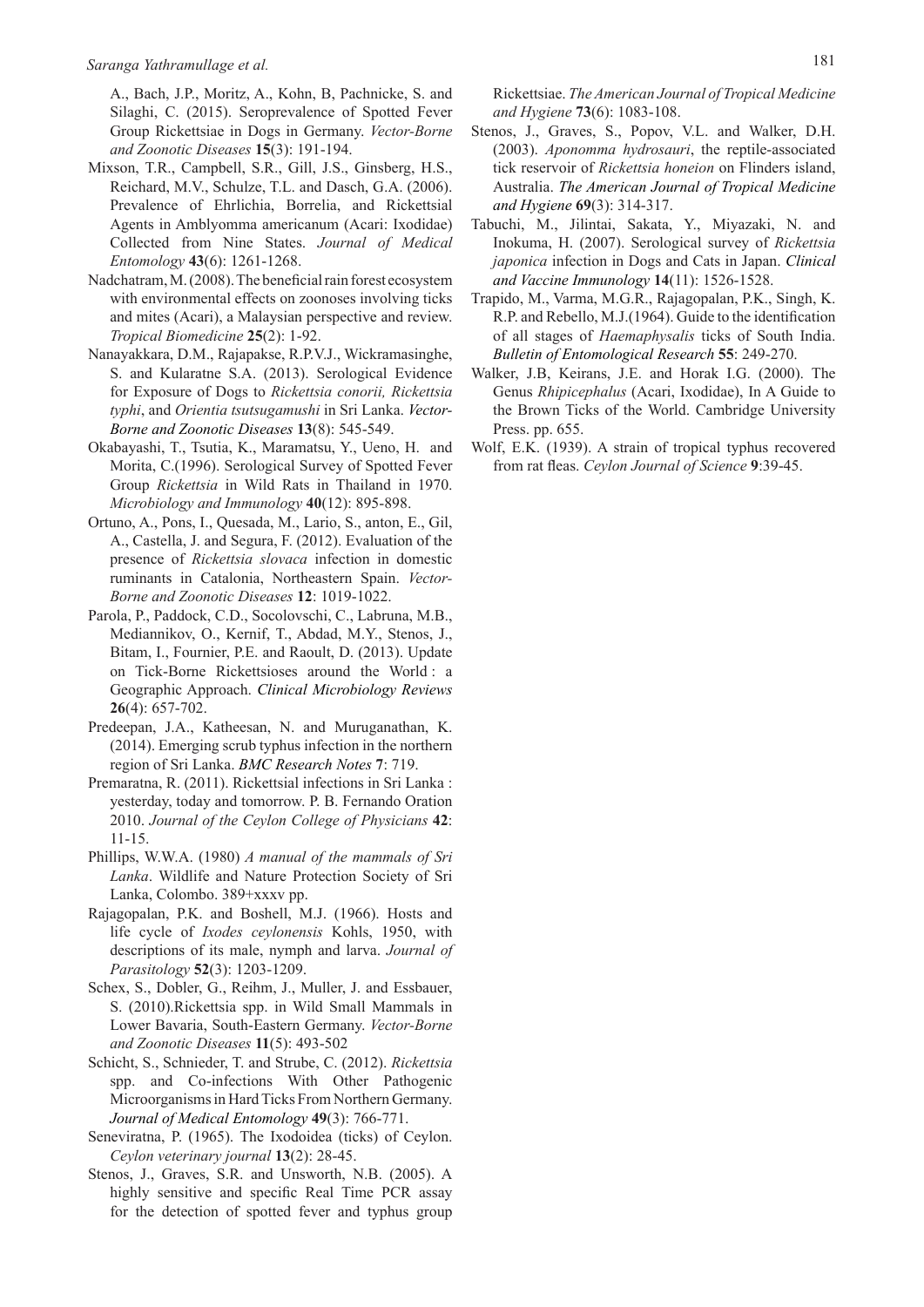# **Appendix 1:**

|            | Quantity of<br>Rickettsia | Species (gender/reproductive stage) | Locality   |
|------------|---------------------------|-------------------------------------|------------|
|            | 162                       | Rattus rattus (M/J)                 | Udawela    |
|            | 276                       | $R$ . rattus $(F/A)$                | Herathgama |
|            | 319                       | R. rattus (F/SA)                    | Herathgama |
|            | 342                       | <i>R.</i> rattus $(F/A)$            | Herathgama |
| Kurunegala | 502                       | $R.$ rattus $(F/A)$                 | Herathgama |
|            | 778                       | R. rattus (F/SA)                    | Herathgama |
|            | 889                       | $R.$ rattus $(F/A)$                 | Minhettiya |
|            | 1070                      | $R.$ rattus $(F/A)^*$               | Herathgama |
|            | 12394                     | $R.$ rattus $(M/J)$                 | Herathgama |
|            | 133                       | Bandicota indica (F/A)              | Peradeniya |
|            | 180                       | R. rattus $(F/A)^*$                 | Peradeniya |
|            | 188                       | $R.$ rattus $(F/A)^*$               | Delthota   |
|            | 217                       | $R.$ rattus $(F/A)$                 | Peradeniya |
| Kandy      | 230                       | R. rattus $(F/A)^*$                 | Peradeniya |
|            | 367                       | $R.$ rattus $(F/A)$                 | Peradeniya |
|            | 483                       | $R.$ rattus $(F/A)$                 | Gampola    |
|            | 1800                      | Mus fernandoni $(F/A)$              | Peradeniya |
|            | 1925                      | R. rattus (F/SA)                    | Peradeniya |

Small mammal individuals positive for *Rickettsia* with quantity of *Rickettsia* expressed as number of copies of *gltA* gene and locality of capture. \*Hosts with *Rickettsia* positive parasites.

# **Appendix 2:**

Parasites positive for *Rickettsia* with quantity of *Rickettsia* expressed as number of copies of *gltA* gene and their hosts (same host indicated by numbers 1-7).

|            | <b>Rickettsia</b><br>Quantity | Parasite, stage and number of parasite in the Host (reproductive stage)<br>pool (N-Nymph, L-larvae, M-adult male, F-<br>adult female) |                                                |
|------------|-------------------------------|---------------------------------------------------------------------------------------------------------------------------------------|------------------------------------------------|
| Kurunegala | 197                           | <i>Rhipicephalus haemaphysaloides</i> (N3)                                                                                            | <i>'Rattus rattus</i> (Adult Female)           |
|            | 220                           | Xenopsylla cheopes (M1, F1)                                                                                                           | <i>R. rattus</i> (Adult Female)                |
|            | 225                           | $X$ .cheopes (F2)                                                                                                                     | <i>R. rattus</i> (Juvenile male)               |
|            | 238                           | $R.$ haemaphysaloides $(N2)$                                                                                                          | <sup>1</sup> R. <i>rattus</i> (Adult Female)   |
|            | 280                           | $R.$ haemaphysaloides $(N1)$                                                                                                          | <i>R. rattus</i> (Adult Female)                |
|            | 322                           | R. haemaphysaloides (N1)                                                                                                              | <sup>2</sup> R. <i>rattus</i> (Sub adult male) |
|            | 342                           | $X$ .cheopes (F2)                                                                                                                     | <i>R. rattus</i> (Adult male)                  |
|            | 583                           | $R.$ haemaphysaloides $(N1)$                                                                                                          | <i>R. rattus</i> (Adult Female)                |
|            | 619                           | $R.$ haemaphysaloides $(N1)$                                                                                                          | <sup>2</sup> R. <i>rattus</i> (Sub adult male) |
|            | 895                           | R. haemaphysaloides (N1)                                                                                                              | <i>R. rattus</i> (Adult Female)                |
|            | $1.6 \times 10^3$             | R. haemaphysaloides (N1)                                                                                                              | <sup>1</sup> R. <i>rattus</i> (Adult Female)   |
|            | $1.7 \times 10^3$             | R. haemaphysaloides (N3)                                                                                                              | <sup>1</sup> R. rattus (Adult Female)          |
|            | $6.8x10^3$                    | $R.$ haemaphysaloides $(N1)$                                                                                                          | Suncus murinus (Adult female)                  |
|            | $4.8 \times 10^5$             | $R.$ haemaphysaloides (L16)                                                                                                           | Suncus murinus (Adult male)                    |
|            | $9.1 \times 10^5$             | R. haemaphysaloides (N1)                                                                                                              | <i>Bandicota indica</i> (Adult male)           |